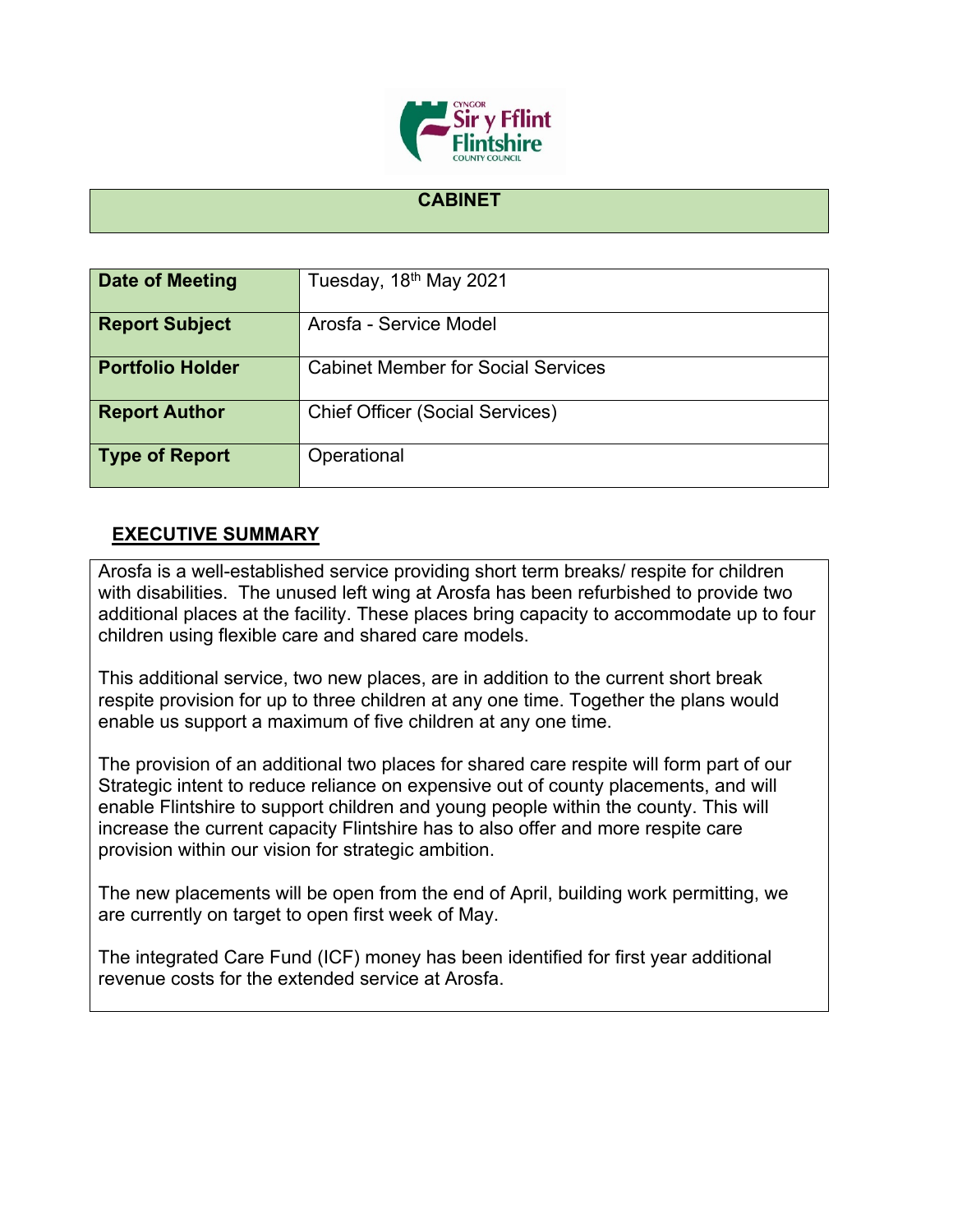| <b>RECOMMENDATIONS</b> |                                                                                                                                                                                                                                   |
|------------------------|-----------------------------------------------------------------------------------------------------------------------------------------------------------------------------------------------------------------------------------|
|                        | Cabinet recognise the progress made at Arosfa, and support the opportunity<br>to provide additional flexible support for up to four children and their families,<br>with the aim of keeping families together and closer to home. |

## **REPORT DETAILS**

| 1.00 | <b>EXPLAINING THE AMENDED USE OF THE NEW RESIDENTIAL FACILITY</b><br><b>AT AROSFA</b>                                                                                                                                                                                                                                                                                                                                                                                                             |
|------|---------------------------------------------------------------------------------------------------------------------------------------------------------------------------------------------------------------------------------------------------------------------------------------------------------------------------------------------------------------------------------------------------------------------------------------------------------------------------------------------------|
| 1.01 | Arosfa is a local Authority owned premises sited in Greenside, Mold. Built in<br>the 70's it's original purpose was a residential home for deaf children who<br>attended the school opposite the building.                                                                                                                                                                                                                                                                                        |
| 1.02 | Following Arosfa's closure as a home for the deaf in the early 1990's it has<br>been used for a variety of purposes such as a Children's Home, Pupil Referral<br>Unit and has also stood empty for a period.                                                                                                                                                                                                                                                                                      |
| 1.03 | In 2010 it was agreed that it would be refurbished to become a short breaks<br>provision for disabled children. In October 2012 Action for children was<br>awarded the contract to run the service. Prior to this, Action for Children had<br>managed on behalf of Flintshire which was a smaller respite/short breaks<br>service from a small bungalow, (Cornel Clyd) which was based in Connah's<br>Quay, Deeside. This had been operating as a Short Breaks service since<br>1998.             |
| 1.04 | Since relocating to Arosfa, Action for Children have used large amounts of<br>Voluntary income to add value to the service. This includes converting the<br>garage into a Sensory room, fitting out the garden with specialist play<br>equipment including nest swing, ground level trampoline and MUGA (multi<br>use games area). There is also an adapted gazebo which is used as an art<br>and crafts space. This has brought in additional income of over £75,000 to<br>upgrade the building. |
| 1.05 | In 2010 when the Local Authority refurbished Arosfa, there was not sufficient<br>funds to complete the whole building and as a consequence the left wing of<br>the building consisting of two bedrooms, one bathroom and two living areas<br>was left in disrepair.                                                                                                                                                                                                                               |
| 1.06 | Since 2012 Action for Children have successfully provided a short breaks<br>service for disabled children at Arosfa. Young people who attend the project<br>have a severe learning disability / complex health needs with need for specific<br>procedures such as Gastrostomy, Peg feeding / challenging behaviour /<br>autism / communication issues / physical disability with need to have use of                                                                                              |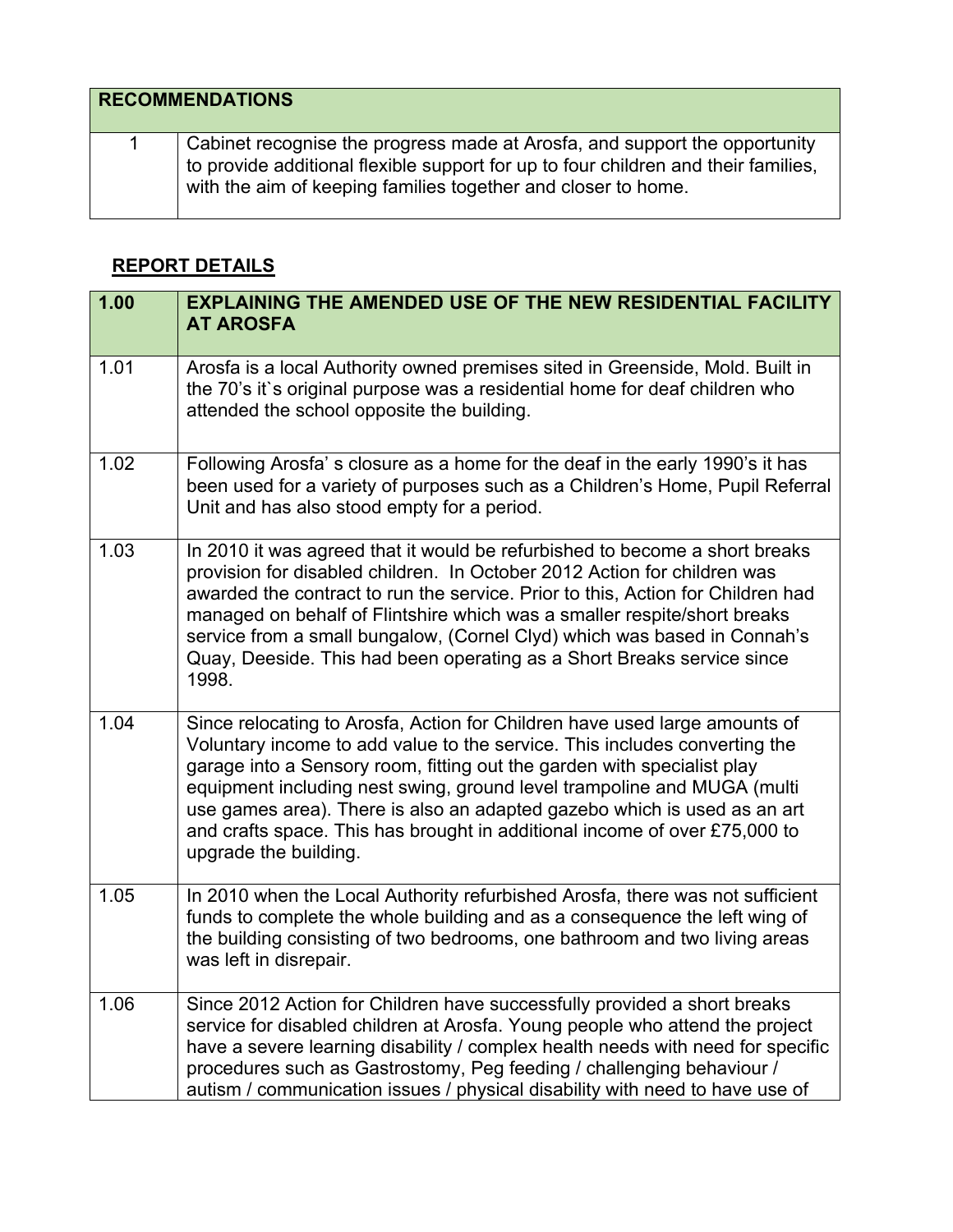|      | specialist equipment. It has three bedrooms; two of which are suitably<br>designed and equipped for wheel chair use. The service can accommodate<br>up to a maximum of three children at any time plus two rooms for staff to use<br>as sleeping in rooms.                                                                                                                                                                                                                                                                                                                                               |
|------|----------------------------------------------------------------------------------------------------------------------------------------------------------------------------------------------------------------------------------------------------------------------------------------------------------------------------------------------------------------------------------------------------------------------------------------------------------------------------------------------------------------------------------------------------------------------------------------------------------|
| 1.07 | This service meets a wide range of purposes. It gives young people an<br>opportunity to spend time away from home, preparing them for future<br>independent living and it gives them an opportunity to socialise outside of<br>school with friends in a way that disabled children rarely get a chance to do.<br>More importantly, it provides an opportunity for parents and carers to get a<br>much-needed break and spend quality time with other family members, in fact<br>this provision for some families is crucial in keeping families together.                                                |
| 1.08 | Action for Children's current contract commenced in April 2017 to deliver a<br>service for three years, with the possibility of an extension up to two years.<br>The contract allows for amendments for increase in service dependent on the<br>outcome of this proposal. Action for Children (AFC) are entering their final<br>year of the contract.                                                                                                                                                                                                                                                    |
| 1.09 | Original proposal for the residential facility<br>The Social Services and Wellbeing (Wales) Act 2014 brings together health,<br>social services, the third sector and other partners to take forward the<br>effective delivery of integrated services. It requires the local authority to work<br>in partnership with individuals, their families and carers to ensure that<br>services meet the care and support needs identified.                                                                                                                                                                      |
| 1.10 | As a result AFC and Social Services took a partnership approach to explore<br>the development of the unused wing to create additional residential capacity<br>within Arofa. An original model of provision for the additional two places in the<br>left wing had been agreed with Health, alongside revenue funding secured<br>through the Integrated Care Fund, (ICF). The proposal was to increase the<br>capacity within Arosfa, using ICF, to accommodate two permanent long-term<br>residents. This would be in addition to the current short break, respite<br>provision for up to three children. |
| 1.11 | Following approval for this model in 2019/20 and the completion of the capital<br>works in 2020/21, partners have considered the benefits of an alternative<br>approach which seeks to maximise the support it provides to local families:                                                                                                                                                                                                                                                                                                                                                               |
| 1.12 | Proposed amended residential facility at Arosfa<br>As there are a number of children/young people currently in Flintshire whose<br>place within the family home is a risk due to their complex needs and<br>challenging behaviour associated with their diagnosis, we have therefore<br>considered and traditional and alternative model for the residential facility in<br>which a share cared respite service for a maximum of four children/ young<br>people can be delivered.                                                                                                                        |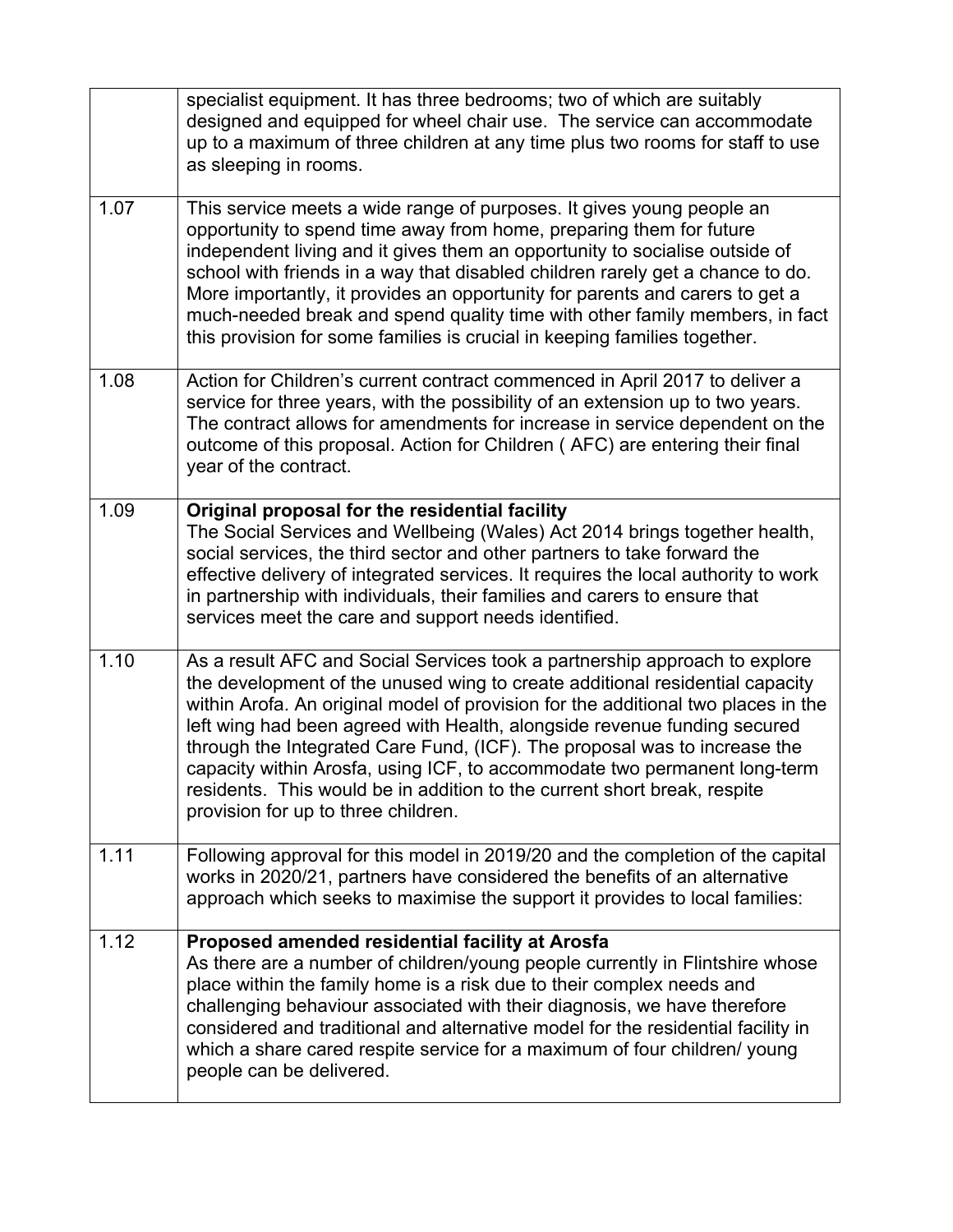| 1.13 | This proposal aims to keep up to four young people (at any given time) in the<br>family home by providing a substantial break to the family from their caring<br>role as well as the benefit of person centred interventions. We are seeking to<br>support four families rather than two, although we will remain flexible in<br>relation to meeting of children. If four children can continue to live in the family<br>home, there would be an avoidance of cost to the out of county budget if<br>placement breakdown was to occur.                                                                                                                                                                                                             |
|------|----------------------------------------------------------------------------------------------------------------------------------------------------------------------------------------------------------------------------------------------------------------------------------------------------------------------------------------------------------------------------------------------------------------------------------------------------------------------------------------------------------------------------------------------------------------------------------------------------------------------------------------------------------------------------------------------------------------------------------------------------|
| 1.14 | Intensive support to address challenging behaviour could be provided by<br>Complex Needs Service (BCUHB) and Action for Children, if and where<br>needed. They would address challenging behaviours, sleep patterns, skill<br>development all of which are identified as reasons for family breakdown; all of<br>which would aim to make these children and families independent over time<br>and free from statutory support.                                                                                                                                                                                                                                                                                                                     |
| 1.15 | Up to four children/young people would be able to retain their current/local<br>place at school. This is better for the child's routine and continuity, also<br>avoiding the cost of expensive educational placements.                                                                                                                                                                                                                                                                                                                                                                                                                                                                                                                             |
| 1.16 | The provision of an additional two places for shared care respite will form part<br>of our Strategic intent to reduce reliance on expensive out of county<br>placements, and will enable Flintshire to support children and young people<br>within the county. This will increase current capacity Flintshire has to also<br>offer more respite care provision within our vision for strategic ambition.<br>The aim of the proposal is to enable the Council to: i) more proactively<br>respond to the identified needs ii) better manage demand for placements and<br>iii) develop the market to be more responsive and affordable. The primary<br>focus will be to secure the most cost effective delivery of positive outcomes<br>for children. |
| 1.17 | Action for children and Social Services wish to trial this approach starting on a<br>phased basis, with the service commencing in April 2021 and introducing one<br>child at a time before building up to supporting four children and young people<br>after 12 months; this way it enables us to reflect, learn and possible be<br>flexible in our approach based on the needs of the children/ young people and<br>families. Please see below a breakdown of the estimated operational costs for<br>the service and the proposed funding.                                                                                                                                                                                                        |
| 1.18 | As a result, Social Services needs to take a strategic partnership approach to<br>this service and following the investment made to date in the development of<br>the service and partnership with AFC we will look to obtain an exemption for<br>this service following the end of the contract, in March 2022, to continue to<br>develop and trial this approach before the potential disruption of a<br>procurement exercise.                                                                                                                                                                                                                                                                                                                   |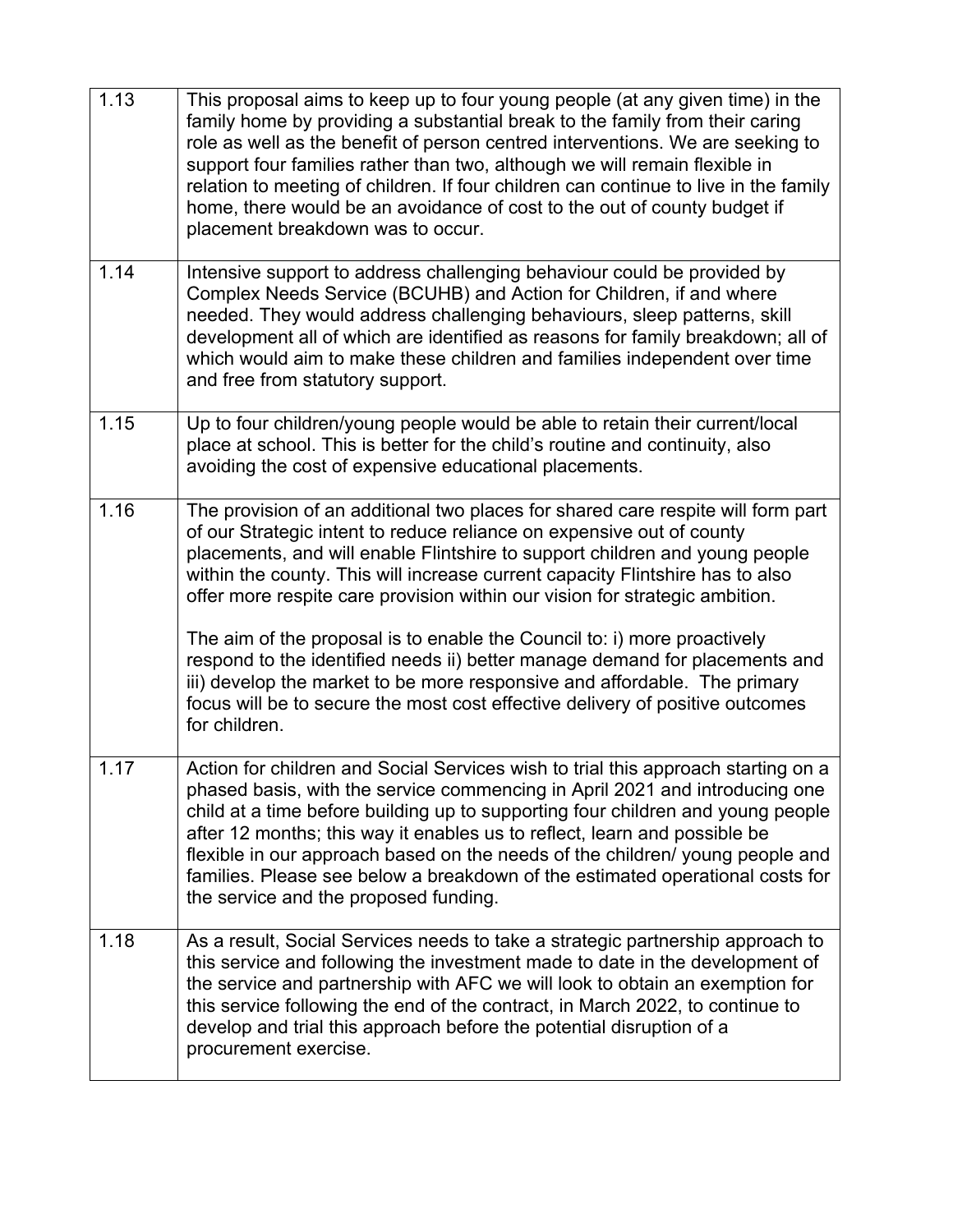| 2.00 | <b>RESOURCE IMPLICATIONS</b>                                                                                                                                                                                                                                                                                                                                                                                                                                                                                                                        |
|------|-----------------------------------------------------------------------------------------------------------------------------------------------------------------------------------------------------------------------------------------------------------------------------------------------------------------------------------------------------------------------------------------------------------------------------------------------------------------------------------------------------------------------------------------------------|
| 2.01 | Social Services has secured ICF funding to the value of £200k toward the<br>total costs of the Arosfa service 21/22. Other grant funding, including BCU<br>health funding such as CHC, will be maximised wherever possible towards<br>the service.                                                                                                                                                                                                                                                                                                  |
|      | We will work within the IFC funding envelope (200k) for the next 12 months<br>and work with Action for Children to establish service cost based on four<br>children/ young people using the service 50% of the time and requiring needs<br>and complexity dependant.                                                                                                                                                                                                                                                                                |
| 2.02 | This new service is required as a result of increasing demand and complexity<br>of support needed for families; Flintshire has worked well with AFC, building<br>on the trust and transparent within the partnership, to satisfy ourselves of the<br>operating costs of the service.                                                                                                                                                                                                                                                                |
| 2.03 | It is anticipated that the current management arrangements would continue<br>i.e. the present Registered Manager would remain in post with extended<br>responsibility across both elements of the service. A larger staff team would<br>be recruited with all staff being required to work across both units but with<br>staff identified as having a primary link to each child. We are proposing as a<br>minimum that staff would occupy accommodation in both wings overnight<br>therefore ensuring staff are on hand close to the young people. |

| 3.00 | <b>IMPACT ASSESSMENT AND RISK MANAGEMENT</b>                                                                                                                                                                                                                                                                                                                   |
|------|----------------------------------------------------------------------------------------------------------------------------------------------------------------------------------------------------------------------------------------------------------------------------------------------------------------------------------------------------------------|
| 3.01 | The new service would need to be registered with Care Inspectorate Wales,<br>(CIW), this would be an extension to current registration held by AFC at<br>Arosfa so it will be more straight forward than a new model of provision as<br>originally planned. Discussions with CIW have been held and this variation to<br>the registration is being progressed. |
| 3.02 | The support and commitment from seniors in BCUHB is essential to the<br>success of this service. The Complex Needs Service would need to engage<br>extensively at the onset to develop programmes, advice and monitor progress<br>of the children within the service. Discussions are taking place with<br>colleagues in BCUHB regarding this.                 |

| 4.00 | <b>CONSULTATIONS REQUIRED/CARRIED OUT</b> |
|------|-------------------------------------------|
| 4.01 | $N/A$ .                                   |